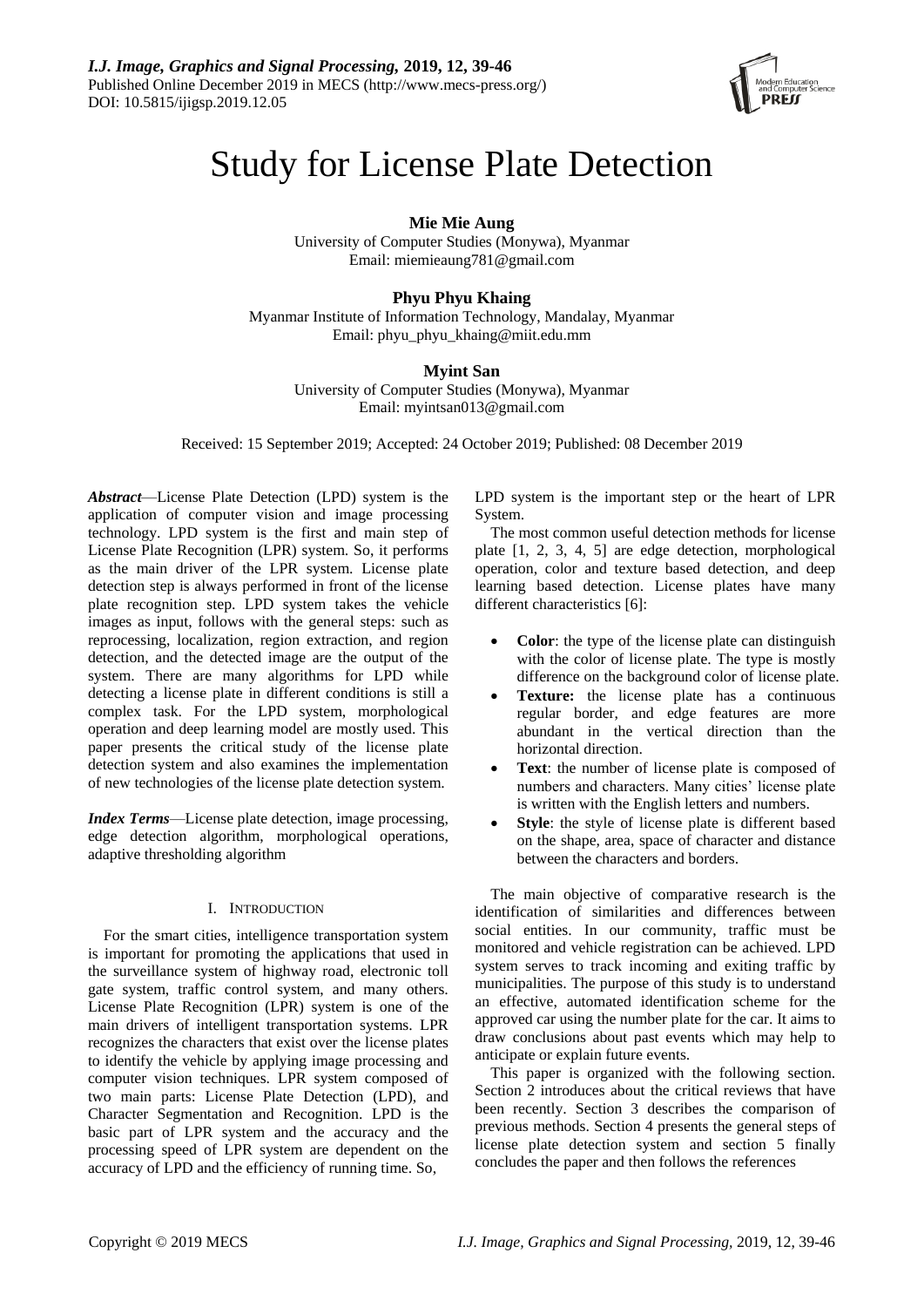#### II. CRITICAL REVIEWS

Rabbani et al. proposed the License Plate Detection and Recognition System for Bangladeshi License by utilizing Morphological operation and convolutional neural network. Their system composed with four modules: license plate area detection, license plate extraction, characters and words segmentation, and characters and words recognition. Image preprocessing works image resizing, image enhancement by using haze removal techniques, and noise removal by applying wiener 2-D filter. The aspect ratio between 1.9 and 2.1 is used to detect the area of license plate. After detection, horizontal line rescaling and vertical line rescaling are used in the corners of license plate. Connected component analysis is used for character segmentation and convolutional neural network is used to recognize the character over license plate. The authors implemented the system on the customized dataset for digits and characters of Bangla. All accuracies of detecting license plate, segmenting and recognition the characters are over 90%. The accuracy will be loss when the license plate's characters are separate. This system used small dataset, and need high resolution image to detect broken characters for the characters segmentation. [7]

Yuan et al. proposed the robust and efficient techniques for the real time detection of license plate in complex scenes by applying novel line density filter (LDF) for candidate extraction and cascaded license plate classifier (CLPC) for candidate verification. Downsampling and gray scale conversion of image are used in the pre-processing step. Before Line Density Filter for Candidate Extraction, edge detection and binarization are processed by using Sobel operator and adaptive thresholding (AT) respectively. After extracting the candidate region, finding the candidate with connected-component labeling (CCL) and removing the un-exhibited area of the license plate image is operating. Finally, the license plates are identified from among the candidate regions that detected from the image by applying a cascaded license plate classifier (CLCP) and used the saliency features of two color channels: HSV and RGB. The system is implemented on the two datasets: Caltech vehicle dataset and their collected PKU dataset. Average accuracy of the system is 96.62% and the average run time is less than other approaches. Different scenes are the limitation of the system and the authors suggested interesting the MSER or Hough transform approach for the further study. [8]

Character-specific extremal regions (ERs) and hybrid discriminative restricted Boltzmann machines (HDRBMs) are presented for a vehicle license plate recognition by Gou et al.. There are four main steps for vehicle license plate recognition: license plates' coarse detection, character region extraction, license plate detection, and license plate recognition. In the first step, background noises are removed with top-hat transformation, vertical edges are detected with Sobel filter, and back spaces are removed by applying Closing that is one of morphological operations. Real AdaBoost classifier is

applied to select character-specific ERs as the region of characters in the second step. For the license plate detection step, license plate location and character segmentation are processed by inferring geometrical character attributes. In the last step, histogram of oriented gradients (HOG) descriptors is used to extract the features of character regions and HDRBM are used to recognize the character as an offline trained classifier. The system is experimented on the dataset extended the conference version dataset with real traffic monitoring scenes under various illumination conditions. The average performance percentages of License Plate Detection Rate (LDR), Character Recognition Rate (CRR), Overall Performance (OVR1 and OVR2) are 95.9, 98.2, 91.9 and 94.1, respectively. Further work may be deep architectures for location and recognition. [9]

Davis et al. introduced the faster license plate detection mechanism by using vertical edge detection algorithm (VEDA). The gray image conversion and adaptive thresholding are used in the preprocessing step. After preprocessing, vertical edges detection step is processed by applying unwanted lines estimation algorithm (ULEA) and vertical edge detection algorithm (VEDA). And then, License Plate Extraction are operated by implementing highlight desired details (HDD), candidate region extraction (CRE), plate region selection (PRS) and eliminating unwanted regions (EUR). For working in the global system, the system experiments on Indian vehicle image and also on different countries license plate images. The VEDA for vertical edge detection can more detect than histogram equalization and morphology operations. License plate detection system based on VEDA takes less computation time and it can detect other text blocks. However, it cannot detect in the highly blur image. [10]

Fomani and his colleague proposed the license plate detection algorithm by implementing adaptive morphological closing to locate the regions of gray level image, local adaptive thresholding for image smoothing, and morphological opening to separate the license plate region and other regions. Local histogram equalization (LHE) is used to preprocess the image before the main steps of the system. Adaptive morphological closing is composed of dilation, constructed structuring elements and erosion. Local adaptive thresholding is calculated based on the maximum and minimum value of width and height of license plate. The detection rate and computation time of the approach is measured on some real dataset collected in different situations. The detection rate of the algorithm is more than 99% and the computation time of the algorithm is faster than other algorithms. [11]

In 2017, Li et al. proposed a powerful license plate detection method by using Convolutional Neural Network (CNN). The system firstly generates the convolutional feature maps from the vehicle image using CNN, and then complete license plate sub-window are extracted on the convolutional feature maps by applying a single-scale sliding-window detector. Finally, a regression network is used to locate the license plate. The system is implemented on their own high-quality data set.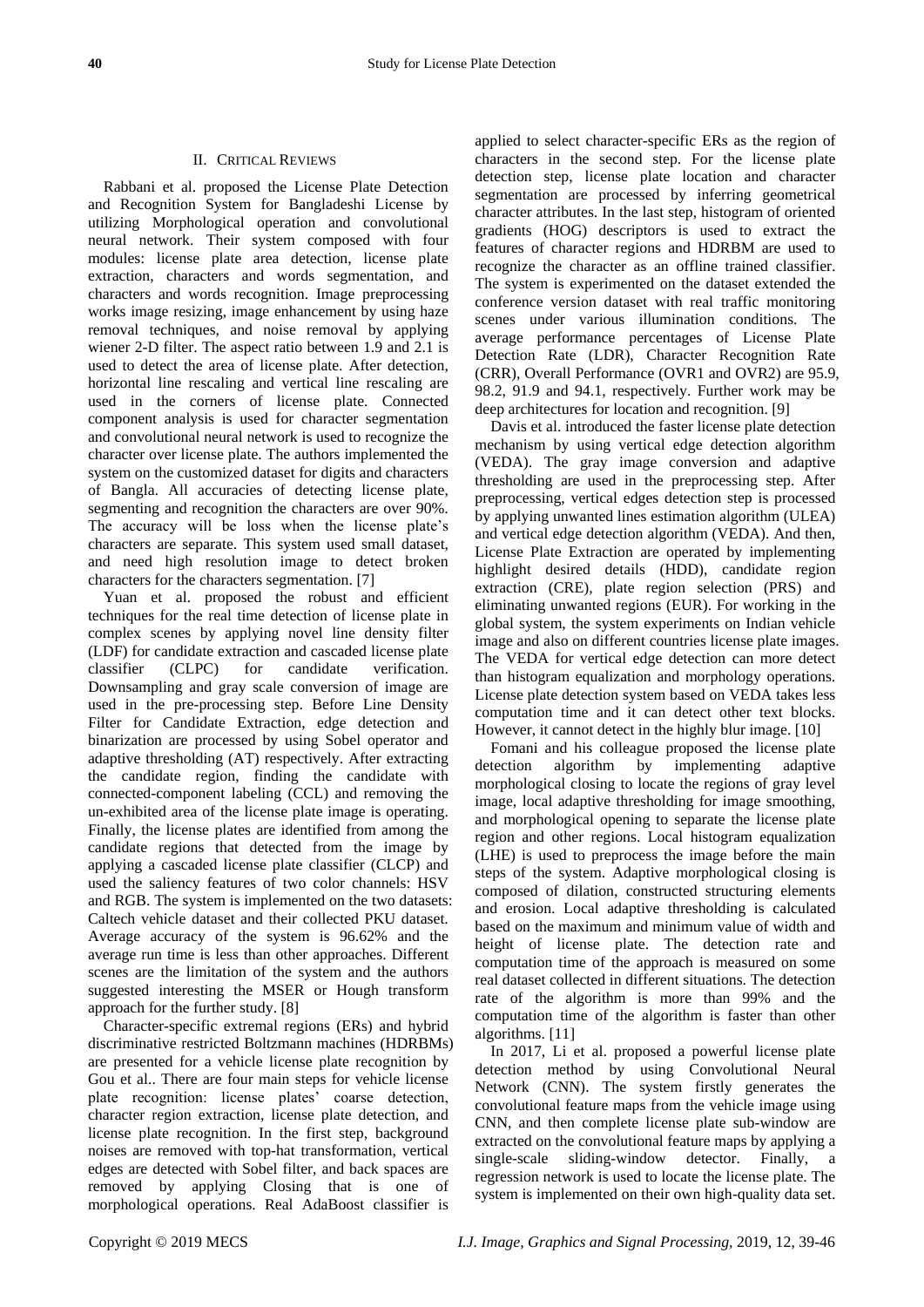The CNN-based license plate detection method is more powerful than others and it can reduce the detection time. But, the image that takes on the illumination status is difficult to detect and the CNN-based detection method is needed to add the image enhancement methods. [12]

Shi et al. introduced the detection algorithm that applied the visual feature and convolutional neural network. The algorithm contains two main parts: candidate box generation, and candidate box classification and regression. For candidate box generation, there are two types: edge detection based method and color model based method. Edge detection based method is operated by using Gaussian blurring, grayscale conversion, sobel edge detection, binarization, and closing operation. In color model based method, HSV color space conversion, denoising using mean value, dilation and closing operation are processing on the color features. In the candidate box classification and regression step, two cascaded convolutional neural networks, namely C-Net and R-Net, are applied. C-Net is

used to determine the place that exist the license plate and R-Net is used to judgment the position and size on the results of C-Net. The experiment is worked on the UCSD dataset and their own collected Chinese license plate images dataset. The algorithm that used visual features and convolutional neural network gets good performance on the given dataset, improved accuracy rate, and faster performance speed. However, the algorithm still has issues such as miss detection in actual scenes that contain many license plates and not satisfaction in the candidate box regression. [13]

The comparison of the previous research works is presented in this section with two tables. This section is aimed to know about the methods and datasets that used in the previous study and the advantage and disadvantages of the previous studies. Table 1 shows the comparison of the license plate detection methods and the datasets that used in the reference papers. Table 2 presents the advantages and disadvantages of the license plate detection methods

| <b>References</b>       | <b>Detection Methods</b>                                                                                                                                                                                   | <b>Datasets</b>                                                                 |
|-------------------------|------------------------------------------------------------------------------------------------------------------------------------------------------------------------------------------------------------|---------------------------------------------------------------------------------|
| Y. Yuan et al. (2017)   | • Sobel Edge Detection<br>• Adaptive Thresholding<br>• Line Density Filter<br>• Connected-Component Labeling<br>• Cascaded License Plate Classifier                                                        | • Caltech vehicle dataset<br>• PKU dataset.                                     |
| Davis et al. $(2015)$   | • Unwanted Lines Estimation Algorithm<br>• Vertical Edge Detection Algorithm<br>• Highlight Desired Details<br>• Candidate Region Extraction<br>• Plate Region Selection<br>• Eliminating Unwanted Regions | • Indian vehicle image<br>• Different countries license plate images            |
| Fomani et al.<br>(2017) | • Adaptive Morphological Closing<br>• Local Adaptive Thresholding<br>• Morphological Opening                                                                                                               | • Real dataset collected in different situations                                |
| Li et al.<br>(2017)     | • Convolutional Neural Network<br>• Single-Scale Sliding-Window Detector<br>• Regression Network                                                                                                           | • Their own created high quality dataset                                        |
| Shi et al.<br>(2018)    | • Sobel Edge Detection<br>• Morphological Operation<br>• Convolutional Neural Network<br>(C-Net and R-Net)                                                                                                 | • UCSD dataset<br>• Their own collected Chinese license plate<br>images dataset |

| Table 1. Detection methods and Lecense Plate Dataset |  |  |  |
|------------------------------------------------------|--|--|--|
|------------------------------------------------------|--|--|--|

| Table 2. Advantages and disadvantages of license plate detection |  |  |
|------------------------------------------------------------------|--|--|
|                                                                  |  |  |

| <b>References</b>     | <b>Advantages</b>                                                                                                | <b>Disadvantages</b>                         |
|-----------------------|------------------------------------------------------------------------------------------------------------------|----------------------------------------------|
| Y. Yuan et al. (2017) | • Increase detection ratio<br>• Decrease the run time                                                            | • Fails to detect the reflective glare image |
| Davis et al. $(2015)$ | computational<br>$\bullet$ Less<br>time<br>• Detect license plate even there is other text<br>blocks are present | • Fails to detect highly blurred image       |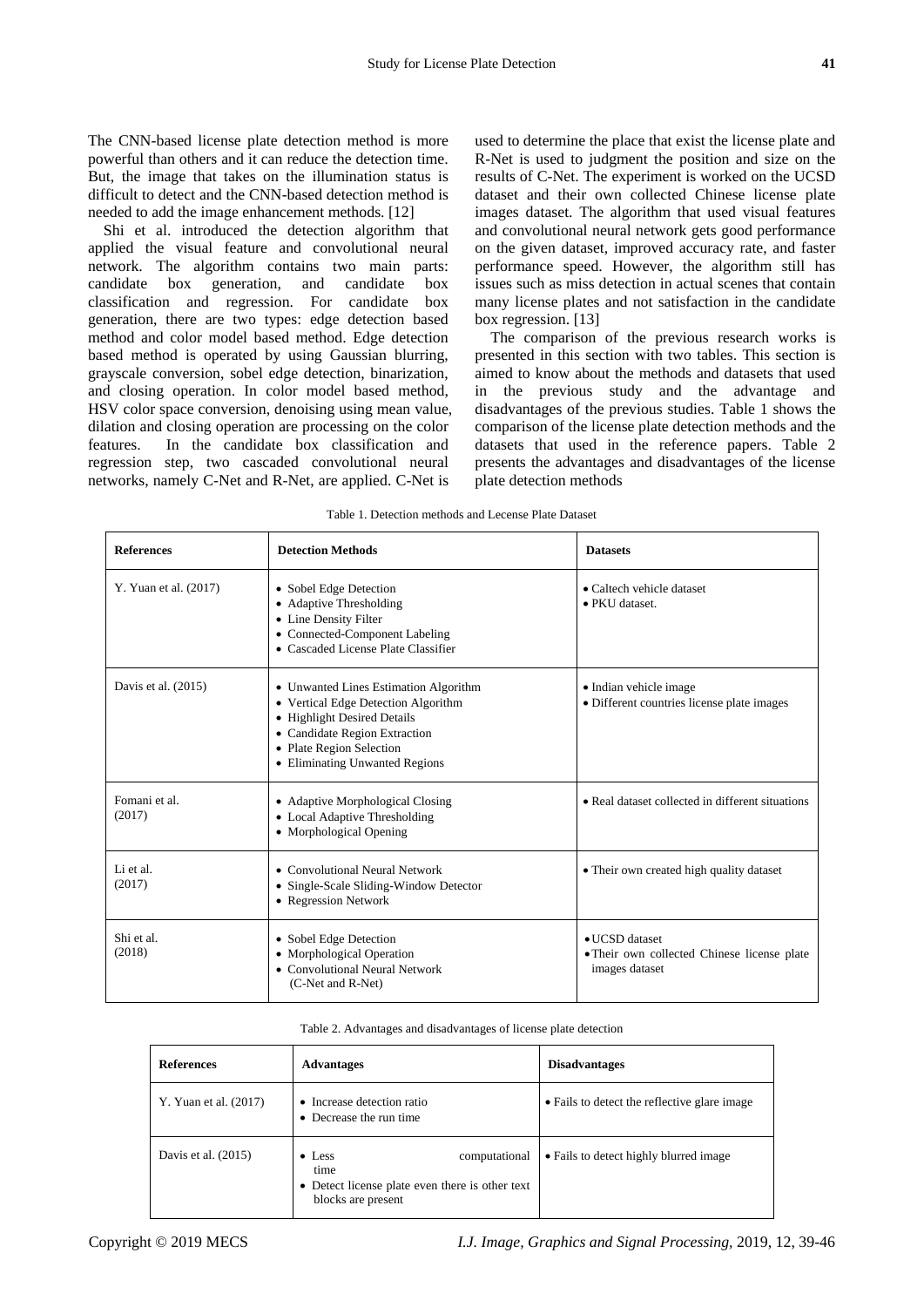| Fomani et al.        | • High detection rate                                                                              | • Fails to detect the license plate at                                              |
|----------------------|----------------------------------------------------------------------------------------------------|-------------------------------------------------------------------------------------|
| (2017)               | • Less computation time                                                                            | insignificant regions                                                               |
| Li et al.            | • Powerful detection rate                                                                          | • Problems on the high illuminated image                                            |
| (2017)               | • Less detection time                                                                              | • Needs to add image enhancement method                                             |
| Shi et al.<br>(2018) | • Good performance on the given dataset,<br>• Improved accuracy rate<br>• Faster performance speed | • Miss detection in actual<br>• Not satisfaction in the candidate box<br>regression |

#### III. STEPS FOR LICENS PLATE DETECTION

License plate detection can be implemented to have set of robust methods for each of following steps:

- a. Image Pre-processing
- b. Image Localization
- c. License Plate Region Extraction
- d. License Plate Region Detection

For all of above steps, the set of suitable methods or robust method can be designed and used for detection the license plate. For image pre-processing, image resizing, image enhancement, and color transformation are mostly processed. For detection, morphological operations, edge detection algorithms, and thresholding algorithms are mostly applied. The general steps are illustrated in Figure 1.



Fig.1. General steps for license plate detection

#### IV. DETECTION ALGORITHMS

## *4.1 Edge Detection Algorithms*

Edge detection is an image processing technique for finding the boundaries of objects with images. It works by detecting discontinuities in brightness. Edge detection is used for image segmentation and data extraction. There are many popular edge detection algorithms. Among them, this will discuss the mostly used for license plate detection, such as sobel edge detection, canny edge detection, and prewitt edge detection.

## *4.1.1 Sobel Edge Detection*

Sobel edge detection is one of the most popular edge detection techniques. It calculates the gradient intensity at each pixel of the image and finds the direction changing rate that is the largest increase from brightness to darkness. It uses two kernels as the sobel filter. One filter is used to change the horizontal direction and another one is used to change the vertical direction. Two kernels  $(G<sub>x</sub>)$ and  $G<sub>v</sub>$ ) are convolved with the original images (A) to detect the horizontal and vertical edges as shown in equation 1 and 2; the gradient of image is calculated as equation 3; and figure 2 shows the sobel edge detection result.

$$
G_x = \begin{bmatrix} -1 & 0 & +1 \\ -2 & 0 & +2 \\ -1 & 0 & +1 \end{bmatrix} * A \tag{1}
$$

$$
G_y = \begin{bmatrix} +1 & +2 & +1 \\ 0 & 0 & 0 \\ -1 & -2 & -1 \end{bmatrix} * A \tag{2}
$$

$$
G = \sqrt{G_x^2 + G_y^2} \tag{3}
$$



Fig.2. (a) Original RGB Image, (b) Results of Sobel Edge Detection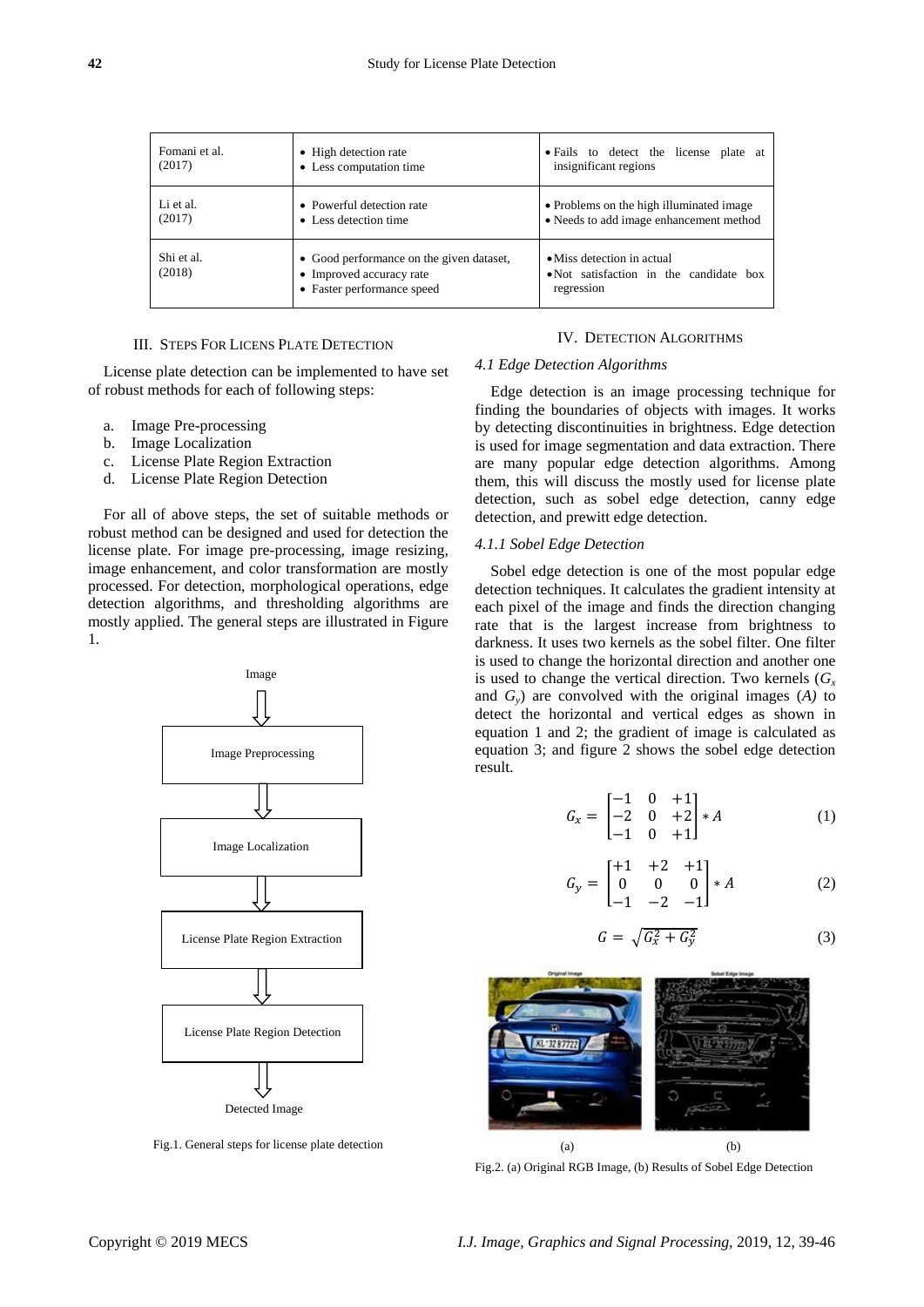#### *4.1.2 Canny Edge Detection*

Canny edge detection is a multi-stage edge detection algorithm that used in the detection of wide range of edges in images. The canny edge detection algorithm is composed with 7 steps:

- a. Grayscale Conversion
- b. Noise Removal using Gaussian Blurring
- c. Intensity Gradient Calculating
- d. Non-maximum Suppression
- e. Double Thresholding
- f. Edge Tracking by Hysteresis
- g. Weak Edges Cleaning

The first step converts the original image into the grayscale image with the range of pixel values from 0 to 255; and then, the Gaussian blurring is performed on the image to remove the noise. After that, the intensity gradient is calculated with sobel filter by using equations 1, 2 and 3. In step 4, non-maximum suppression is applied to thin the edges of the image by finding the pixel with the maximum value in an edge. Non maximum suppression can be achieved by interpolating the pixels as equation 4 for greater accuracy.

$$
r = \alpha b + (1 - \alpha)a \tag{4}
$$

In double thredsholding step, strong, weak and nonrelevant pixels are identified. Strong pixels are high intensity pixels; weak pixels are pixels that the intensity value is not reach to strong; and non-relevant pixels are pixels that have small intensity values. High threshold is used to identify the strong pixels with equation 5 and low threshold is used to identify the non-relevnat pixels with equation 6.

highThreshold=(max(image))\*highThresholdRatio (5)

## lowThreshold=highThreshold\*lowThresholdRatio (6)

After that, hysteresis for edge tracking is to determine the strong edges and weak edges. The weak edges that connected with strong edges are determined as the actual edges and weak edges that do not connect with strong edges will be removed. It works with recursively iterate. Finally, the remaining weak edges set with zero through the iteration. The result of canny edge detection of image is shown in figure 3.



Fig.3. (a) Original RGB Image, (b) Results of Canny Edge Detection

#### *4.1.3 Prewitt Edge Detection*

Prewitt edge detection is similar with sobel edge detection but Prewitt operator is used for vertical and horizontal edge detection of an image. Vertical and horizontal edges are calculated by using difference two derivative masks  $(G_x \text{ and } G_y)$ .  $G_x$  is used for vertical edge detection and  $G_v$  is used for the horizontal edge detection. Difference two derivatives masks have three properties.

- opposite sign should be present in the mask.
- sum of mask should be equal to zero.
- more weight means more edge detection.



Figure 4 and 5 show the results that is the prewitt edge detection by applying vertical mask and horizontal mask respectively.



Fig.4. (a) Original RGB Image, (b) Results of Prewitt Edge Detection with Vertical Mask



Fig.5. (a) Original RGB Image, (b) Results of Prewitt Edge Detection with Horizontal Mask

## *4.2 Morphological Operations*

Morphological is an image processing operation that processes based on the shape of the image. Morphological operations are used to extract the components of image and there are commonly used to represent and describe the region shape of the image.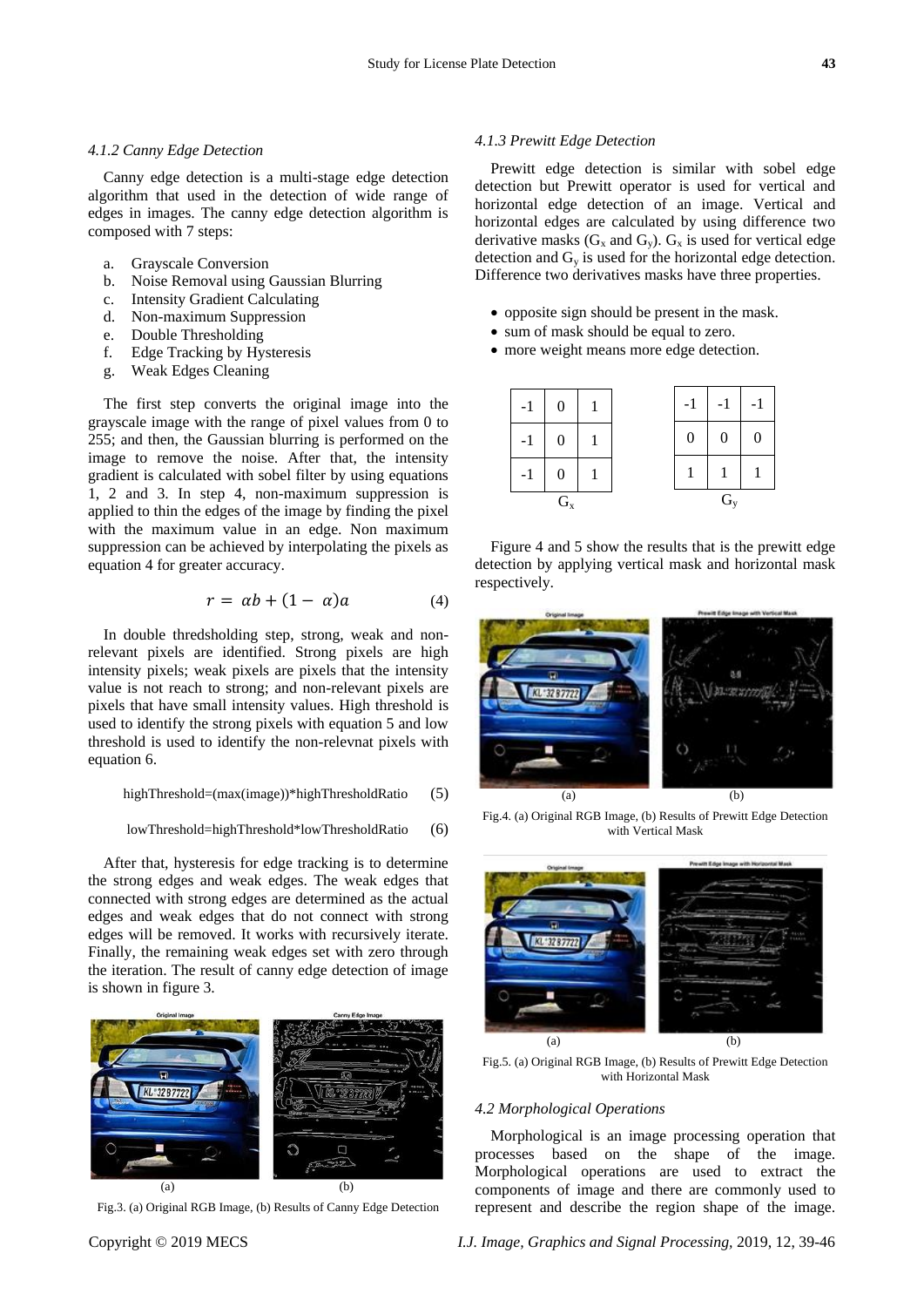Morphological operations apply a structuring element to an input image, creating an output image of the same size. The morphological operations are based on the set theory of the mathematical operations and that operations are powerful for the image processing. There are many morphological operations in image processing such as opening, closing, erosion, dilation, and many others. 3\*3 square structuring elements are applied for all experiments.

## *4.2.1 Opening*

Opening is used to take smoothing contours, breaking the necks, and eliminating protrusions. Opening is firstly worked the erosion and follows by the dilation. Opening two objects X and Y is showed in equation 7 and sample results are shown in figure 6.

$$
X \circ Y = (X \Theta Y) \oplus Y \tag{7}
$$



Fig.6. (a) Original RGB Image, (b) Opening Image

#### *4.2.2 Closing*

Closing is used to take smoothing the sections of contours, fusing the narrow or long thin gulfs, eliminating the small holes, and filling in the contour gaps. Closing is firstly dilated and then eroded the results. Equation 8 shows the closing two objects X and Y, and figure 7 shows the sample results of closing operation.

$$
X \bullet Y = (X \oplus Y) \Theta Y \tag{8}
$$



Fig.7. (a) Original RGB Image, (b) Closing Image

## *4.2.3 Erosion*

Erosion is used to shrink the one object by using other object. Morphological erosion removes islands and small objects so that only substantive objects remain. It removes the boundary pixels of the object. The value of the output pixel is the minimum value of all pixels in the neighborhood. In a binary image, a pixel is set to 0 if any of the neighboring pixels have the value 0. Erosion is applied for the application that eliminates the irrelevant details from the binary image. Figure 8 shows the comparison of the original RGB image and erosion image.



Fig.8. (a) Original RGB Image, (b) Erosion Image

#### *4.2.4 Dilation*

Dilation is used to expand the one object by using the structuring another object. Morphological dilation makes objects more visible and fills in small holes in objects. It adds the pixels at the boundaries of the image. The value of the output pixel is the maximum value of all pixels in the neighborhood. In a binary image, a pixel is set to 1 if any of the neighboring pixels have the value. When the gaps are bridging, dilation is applied as the simplest applications. Figure 9 shows the comparison of the original RGB image and dilation image.



Fig.9. (a) Original RGB Image, (b) Dilation Image

#### *4.3 Adaptive Thresholding Algorithm*

An adaptive thresholding algorithm separates the foreground from the background with nonuniform illumination. Adaptive Thresholding (AT) [14] is exploited to eliminate weak edges and generate a binary edge image. For the edge detection, AT performs to enhance the estimated edges and generate a binary edge image. The AT method generates an integral image by summing all pixel values from the upper left corner for each pixel of given image. Then, a binary edge image is generated by thresholding each pixel in the integral image using a threshold that is adaptively computed from a local window in integral image [14].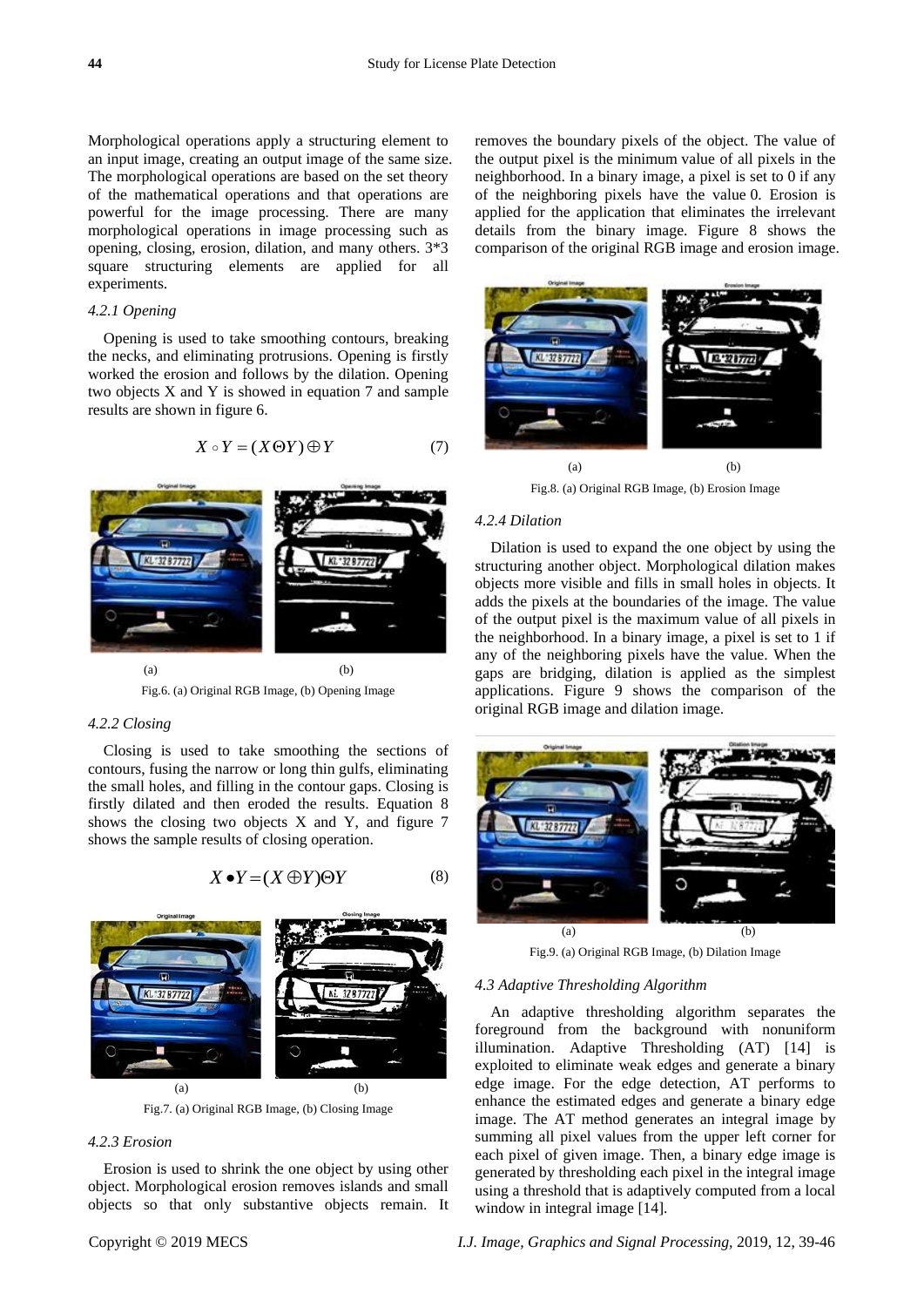#### V. CONCLUSION

This paper has studied few important research works of the license plate detection system. For license plate detection systems, the input is the vehicle images and the output is the detected images. License plate detection systems are mostly used morphological operation and deep learning model. The detection methods and the datasets are summarized, and the advantages and disadvantages of license plate detection methods are also presented in this paper. This paper discusses the mostly useful detection methods and also shows the results of detection methods that implement on the MATLAB. The general steps are also describes that mostly used for license plate detection.

#### ACKNOWLEDGMENT

We would like to give our thanks and gratitude to people who have contributed towards the development of this manuscript from the planning stage to the finish stage.

#### **REFERENCES**

- [1] Shi J, Malik J., "Normalized Cuts and Image Segmentation", IEEE Computer Society, 2000.
- [2] Felzenszwalb P F, Huttenlocher D P., "Efficient Graph-Based Image Segmentation", International Journal of Computer Vision, 2004, 59(2):167-181.
- [3] Pal N R., "A review on image segmentation techniques", Pattern Recognit, 1993, 26(9):1277-1294.
- [4] Boykov Y., "Interactive graph cuts for optimal boundary and region segmentation of object in N-D image segmentation", In Proceedings eighth IEEE international conference on computer vision., ICCV 2001, Vol. 1, pp. 105-112.
- [5] Z. K. Huang, and L. Y. Hou, "Chinese License Plate Detection Based on Deep Neural Network", International Conference on Control and Robots (ICCR)(pp. 84-88), 2018.
- [6] Mao, Shangqin, X. Huang, and M. Wang., "An adaptive method for Chinese license plate location", Intelligent Control and Automation IEEE, 2010:6173-6177.
- [7] G. Rabbani, M.A. Islam, M.A. Azim, M.K. Islam, and Md.M. Rahman, "Bangladeshi License Plate Detection and Recognition with Morphological Operation and Convolution Neural Network",  $2018$   $21<sup>st</sup>$  International Conference of Computer and Information Technology (ICCIT), pp. 1-5. IEEE, 2018.
- [8] Y. Yuan, W.Zou, Y. Zhao, X. Wang X. Hu, and N. Komodakis, "A Robust and Efficient Approach to License Plate Detection", IEEE Transactions on Image Processing, 26(3), pp. 1102-1114, 2017.
- [9] Chao Gou, Kunfeng Wang, Yanjie Yao, and Zhengxi Li, "Vehicle License Plate Recognition Based on Extremal Regions and Restricted Boltzmann Machines", IEEE Transactions on Intelligent Transportation Systems, 17(4), pp.1096-1107, 2015.
- [10] Davis, A. M., Arunvinodh, C., and Np, A. M. , "Automatic license plate detection using vertical edge detection method.", In 2015 International Conference on Innovations in Information, Embedded and Communication Systems (ICIIECS) (pp. 1-6), 2015, March, IEEE.
- [11] Babak Abad Fomani, and Asadollah Shahbahrami, "License plate detection using adaptive morphological closing and local adaptive thresholding", 3rd International Conference on Pattern Recognition and Image Analysis (IPRIA), pp. 146-150, 2017.
- [12] H. Li, R. Yang, and X. Chen, "License plate detection using convolutional neural network", 3rd International Conference on Computer and Communication, pp. 1736- 1740,2017.
- [13] Y. Shi, and Y. Chen, "License plate detection based on convolutional neural network and visual feature", International Conference on Mechanical, Control and Computer Engineering (ICMCCE), pp. 514-519, 2018.
- [14] D. Bradley and G. Roth, "Adaptive thresholding using the integral image," J. Graph., GPU, Game Tools, vol. 12, no. 2, pp. 13–21, 2007.

#### **Authors' Profiles**



**Mie Mie Aung:** Lecturer of Faculty of Information Science in Computer University (Monywa), Myanmar. She completed her B.C.Sc. and B.C.Sc. (Hons.) degrees from Computer University (Monywa), Myanmar in 2004 and 2005 respectively. She got M.C.Sc. degree from University of

Computer Studies, Mandalay, Myanmar in 2007. She interested in image processing, and data mining.



**Phyu Phyu Khaing**: Assistant Lecturer in the Myanmar Institute of Information Technology, Mandalay, Myanmar. She received her B.C.Sc. degree in 2007, B.C.Sc. (Hons.) in 2008 and M.C.Sc. degree in 2010 from University of Computer Studies (Monywa), Myanmar. She is currently working toward the Ph.D.

degree in University of Computer Studies, Mandalay, Myanmar. Her research interests include computer vision, digital image processing, and Deep Learning.



**Myint San:** Lecturer of Faculty of Information Science in Computer University (Monywa), Myanmar. He received his B.C.Sc degree in 2003, and B.C.Sc(Hons;) in 2004 from University of Computer studies (Monywa), Myanmar. He graduated for M.C.Sc degree in 2005 from University of Computer Studies, Mandalay,

Myanmar. His research interest includes image processing, and data mining.